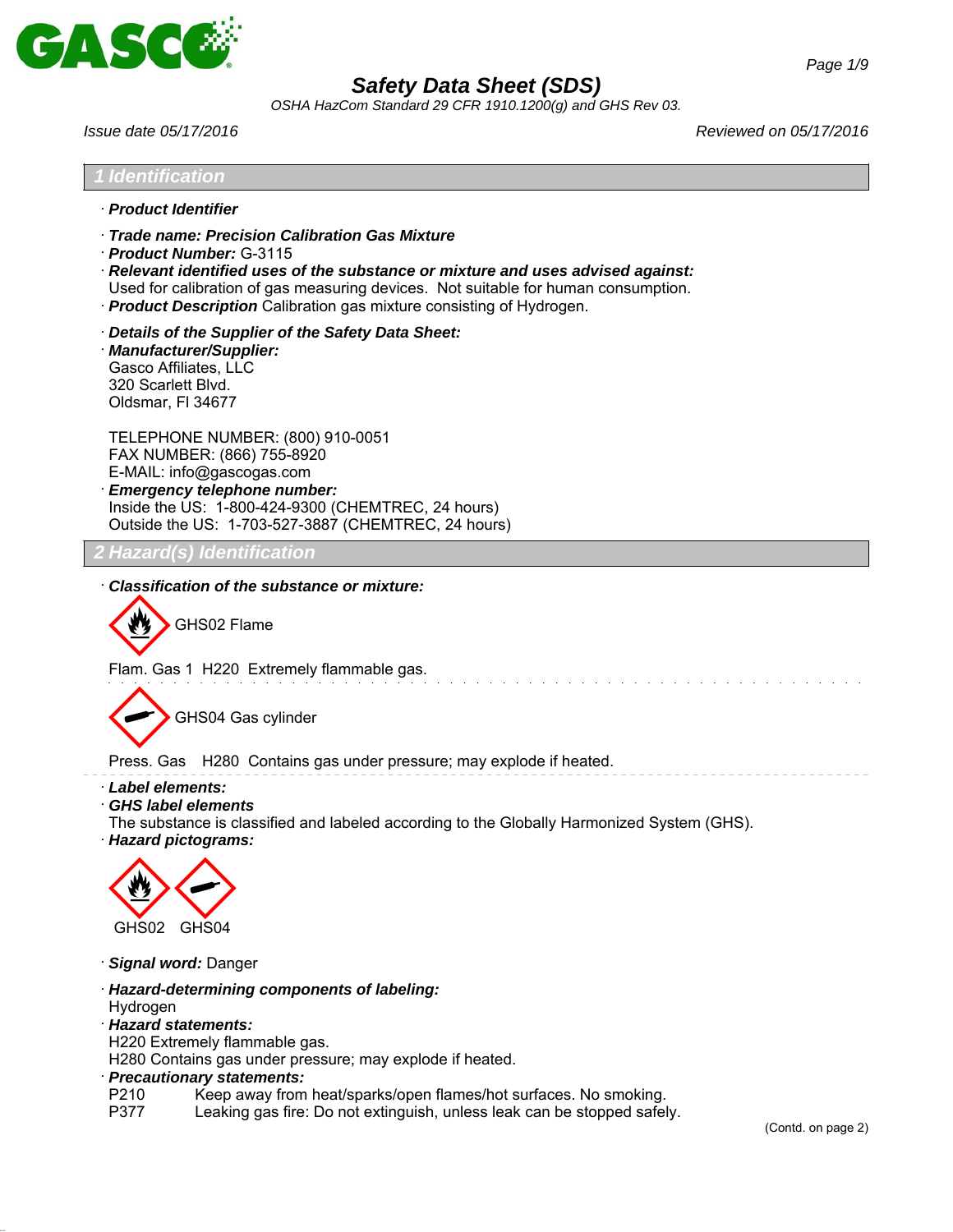*OSHA HazCom Standard 29 CFR 1910.1200(g) and GHS Rev 03.*

*Issue date 05/17/2016 Reviewed on 05/17/2016*

### *Trade name: Precision Calibration Gas Mixture*

- P381 Eliminate all ignition sources if safe to do so.
- P410+P403 Protect from sunlight. Store in a well-ventilated place.
- · *Unknown acute toxicity:*
- 100 % of the mixture consists of component(s) of unknown toxicity.
- · *Classification system:*
- · *NFPA ratings (scale 0 4)*

0 4  $\overline{\mathbf{0}}$ Health  $= 0$ Fire  $= 4$ Reactivity =  $0$ 

· *HMIS-ratings (scale 0 - 4)*

**HEALTH**  FIRE  $R$  Reactivity = 3  $\overline{\phantom{0}}$ 4  $Health = 0$ Fire  $= 4$ 

· *Hazard(s) not otherwise classified (HNOC):* None known

*3 Composition/Information on Ingredients*

· *Chemical characterization: Mixtures*

· *Description:* Mixture of substances listed below with non-hazardous additions.

| Dangerous Components:               |          |                                              |                |  |
|-------------------------------------|----------|----------------------------------------------|----------------|--|
| CAS: 1333-74-0<br>RTECS: MW 8900000 | Hydrogen | <u>◆</u> Flam. Gas 1, H220; Press. Gas, H280 | 99 - 99.999% ∣ |  |
| <b>4 First-Aid Measures</b>         |          |                                              |                |  |

# · *Description of first aid measures:*

· *After inhalation:*

Generally the product does not irritate with inhalation.

Supply fresh air. If required, provide artificial respiration. Consult doctor if symptoms persist.

In case of unconsciousness place patient stably in side position for transportation.

- · *After skin contact:*
- Generally the product does not irritate the skin.

In cases of contact with liquified material, frostbite may occur. Immerse frostbite in cool-warm water and seek medical attention.

· *After eye contact:*

Not anticipated under normal use.

If irritation occurs thoroughly wash the exposed area and discontinue use. Seek medical attention if any adverse effect occurs.

- · *After swallowing:* If swallowed and symptoms occur, consult a doctor.
- · *Information for doctor:*
- · *Most important symptoms and effects, both acute and delayed:* No further relevant information available.

· *Indication of any immediate medical attention and special treatment needed:*

No further relevant information available.

### *5 Fire-Fighting Measures*

- · *Extinguishing media:*
- · *Suitable extinguishing agents:*

Use fire fighting measures that suit the environment. Use water spray to cool fire-exposed containers.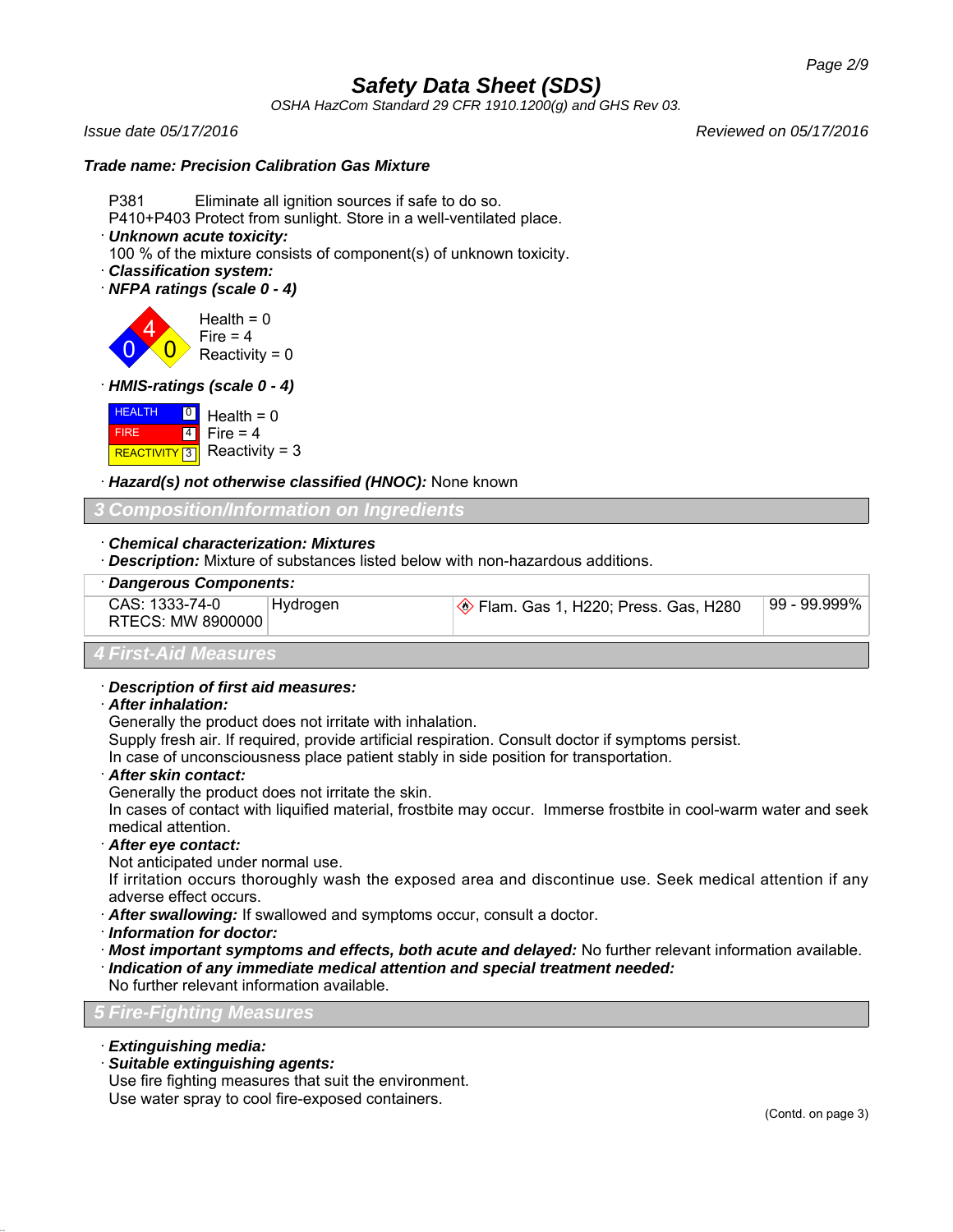*OSHA HazCom Standard 29 CFR 1910.1200(g) and GHS Rev 03.*

*Issue date 05/17/2016 Reviewed on 05/17/2016*

### *Trade name: Precision Calibration Gas Mixture*

- · *Special hazards arising from the substance or mixture:*
- Closed containers may explode when exposed to extreme heat.
- · *Advice for firefighters:*
- This gas is extremely flammable and explosive. Use extreme caution and fight fires from a safe distance.
- · *Protective equipment:*

As in any fire, wear self-contained breathing apparatus pressure-demand (NIOSH approved or equivalent) and full protective gear to prevent contact with skin and eyes.

# *6 Accidental Release Measures*

· *Personal precautions, protective equipment and emergency procedures:* Ensure adequate ventilation. Keep away from ignition sources

In a confined area, NIOSH approved respiratory protection may be required.

· *Environmental precautions:* Inform authorities in case of gas release.

· *Methods and material for containment and cleaning up:*

Dispose contaminated material as waste according to section 13. Ensure adequate ventilation.

Dispose of the collected material according to regulations.

· *Reference to other sections:*

See Section 7 for information on safe handling. See Section 8 for information on personal protection equipment. See Section 13 for disposal information.

# *7 Handling and Storage*

# · *Handling*

· *Precautions for safe handling:*

Ensure good ventilation/exhaustion at the workplace. Keep away from sources of ignition.

Open and handle receptacle with care.

· *Information about protection against explosions and fires:*

Pressurized container: protect from sunlight and do not expose to temperatures exceeding 50 °C, i.e. electric lights. Do not pierce or burn, even after use.

Keep protective respiratory device available.

Do not cut, grind or weld on container that contains or contained product.

Do not spray on a naked flame or any incandescent material.

· *Conditions for safe storage, including any incompatibilities:* Store away from strong oxidizing agents.

· *Storage*

# · *Requirements to be met by storerooms and receptacles:*

Store in a cool location.

Cylinders should be firmly secured to prevent falling or being knocked over. Cylinders must be protected from the environment, and preferably kept at room temperature. Cylinders should be stored in dry, well-ventilated areas, away from sources of heat, ignition, and direct sunlight. Protect cylinders against physical damage. Full and empty cylinders should be segregated. Use a "first-on, first-out" inventory system to prevent full containers from being stored for long periods of time.

- · *Information about storage in one common storage facility:* Not required.
- · *Further information about storage conditions:* Store in cool, dry conditions in well sealed receptacles.
- **Specific end use(s):** No further relevant information available.

*8 Exposure Controls/Personal Protection*

· *Additional information about design of technical systems:* No further data; see section 7.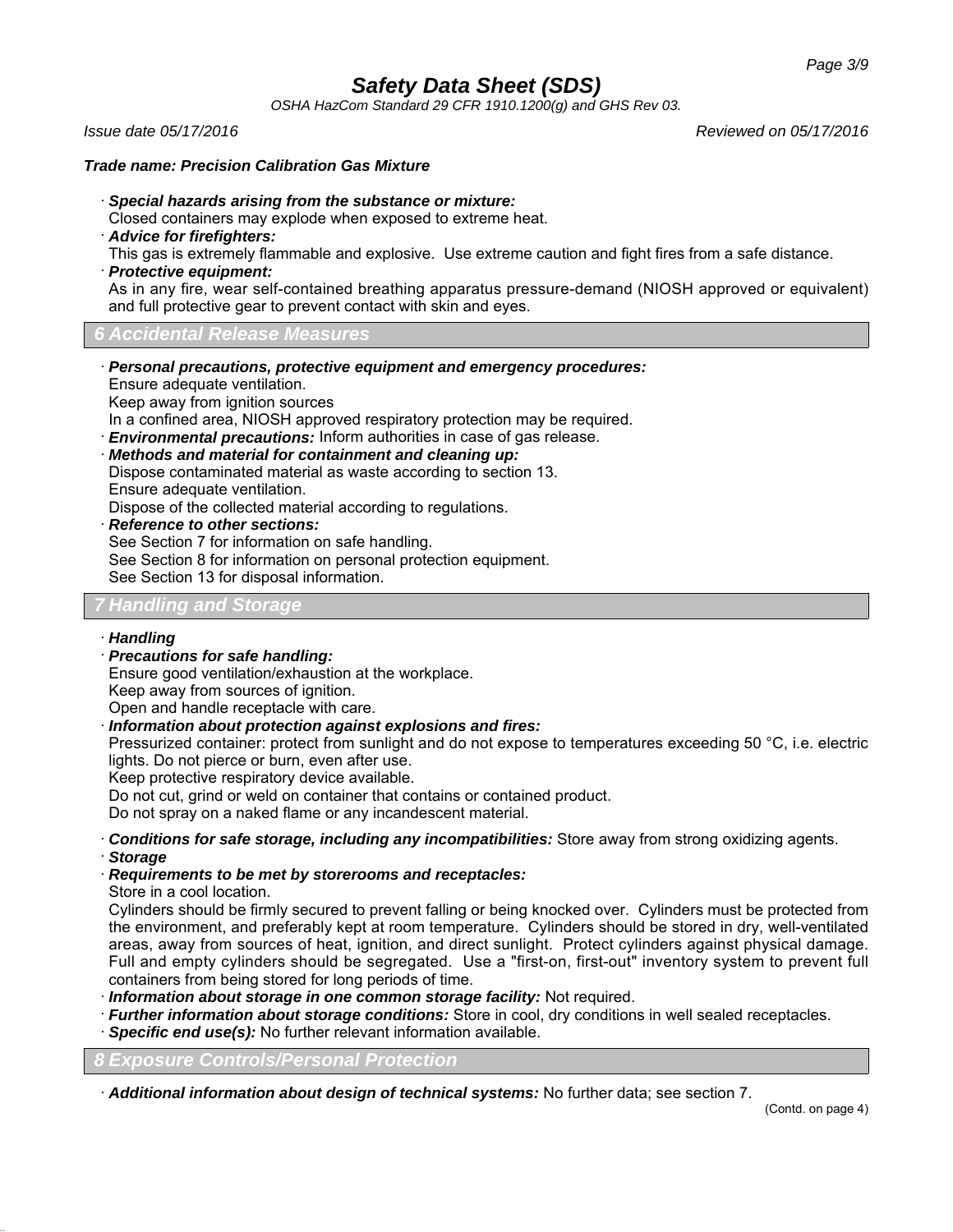*OSHA HazCom Standard 29 CFR 1910.1200(g) and GHS Rev 03.*

*Issue date 05/17/2016 Reviewed on 05/17/2016*

*Trade name: Precision Calibration Gas Mixture*

· *Control parameters:*

All ventilation should be designed in accordance with OSHA standard (29 CFR 1910.94). Use mechanical (general) ventilation for storage areas. Use appropriate ventilation as required to keep Exposure Limits in Air below TLV & PEL limits.

· *Components with occupational exposure limits:*

# **1333-74-0 Hydrogen**

TLV withdrawn TLV, see App. F; simple asphyxiant

· *Additional information:* The lists that were valid during the creation of this SDS were used as basis.

- · *Exposure controls:*
- · *Personal protective equipment:*
- · *General protective and hygienic measures:* Wash hands before breaks and at the end of work.

Do not smoke around this product.

· *Breathing equipment:*

Not necessary if room is well-ventilated.

In case of brief exposure or low pollution use respiratory filter device. In case of intensive or longer exposure, use respiratory protective device that is independent of circulating air.

Use suitable respiratory protective device in case of insufficient ventilation.

- · *Protection of hands:* Not required.
- · *Eye protection:* Not necessary under normal conditions.

# \* *9 Physical and Chemical Properties*

| Information on basic physical and chemical properties<br><b>General Information</b>               |                                                                                               |
|---------------------------------------------------------------------------------------------------|-----------------------------------------------------------------------------------------------|
| · Appearance:<br>Form:<br>Color:<br>∙ Odor:<br>Odor threshold:                                    | Gaseous<br>Clear, colorless<br>Odorless<br>Not determined.                                    |
| · pH-value:                                                                                       | Acidic                                                                                        |
| Change in condition<br><b>Melting point/Melting range:</b><br><b>Boiling point/Boiling range:</b> | Not determined.<br>-253 °C (-423 °F)                                                          |
| · Flash point:                                                                                    | $-240$ °C (-400 °F)                                                                           |
| · Flammability (solid, gaseous):                                                                  | Flammable.                                                                                    |
| · Ignition temperature:                                                                           | 560 °C (1040 °F)                                                                              |
| · Decomposition temperature:                                                                      | Not determined.                                                                               |
| · Auto igniting:                                                                                  | Product is not self-igniting.                                                                 |
| Danger of explosion:                                                                              | Product is not explosive. However, formation of explosive air/vapor<br>mixtures are possible. |
| <b>Explosion limits:</b><br>Lower:<br><b>Upper:</b>                                               | 4 Vol %<br>75.6 Vol %                                                                         |
| Vapor pressure:                                                                                   | Not determined.<br>$(Confd)$ on none $F$ )                                                    |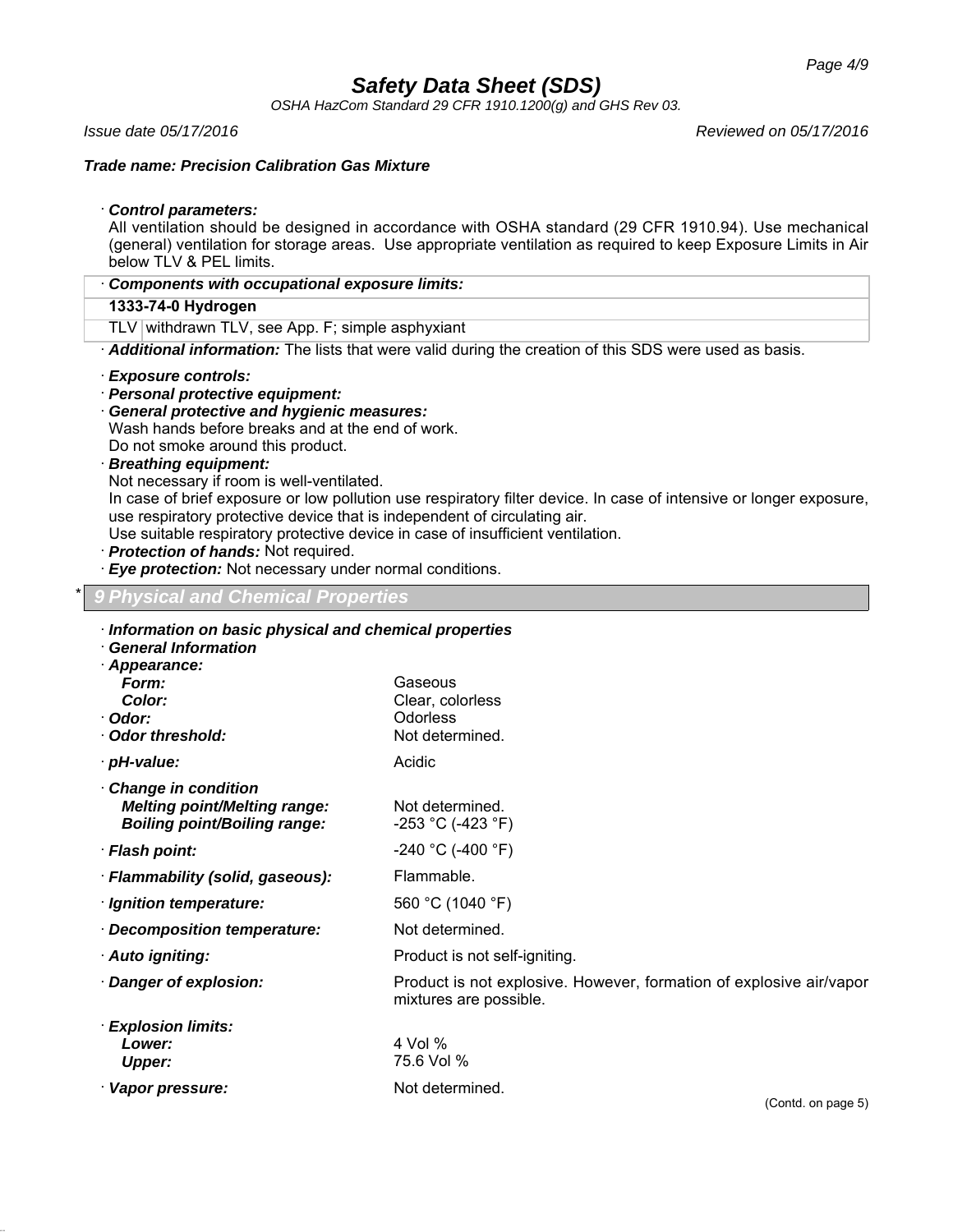*OSHA HazCom Standard 29 CFR 1910.1200(g) and GHS Rev 03.*

*Issue date 05/17/2016 Reviewed on 05/17/2016*

### *Trade name: Precision Calibration Gas Mixture*

| $\cdot$ Density @ 20 °C (68 °F):<br>· Relative density:<br>Vapor density:<br>· Evaporation rate: | $0.089$ g/cm <sup>3</sup> (0.743 lbs/gal)<br>Not determined.<br>Not determined.<br>Not applicable. |  |
|--------------------------------------------------------------------------------------------------|----------------------------------------------------------------------------------------------------|--|
| · Solubility in / Miscibility with:<br>Water:                                                    | Not miscible or difficult to mix.                                                                  |  |
| · <b>Partition coefficient (n-octanol/water):</b> Not determined.                                |                                                                                                    |  |
| · Viscosity:<br>Dynamic:<br>Kinematic:                                                           | Not determined.<br>Not determined.                                                                 |  |
| · Solvent content:<br><b>Organic solvents:</b><br>Other information:                             | $0.0\%$<br>No further relevant information available.                                              |  |

### *10 Stability and Reactivity*

- · *Reactivity:* No further relevant information available.
- · *Chemical stability:* Stable under normal conditions.
- · *Thermal decomposition / conditions to be avoided:* No decomposition if used according to specifications.
- · *Possibility of hazardous reactions:* No dangerous reactions known.
- · *Conditions to avoid:* No further relevant information available.
- · *Incompatible materials:* Strong oxidizing agents.
- · *Hazardous decomposition products:* None.

# *11 Toxicological Information*

· *Information on toxicological effects:* The toxicity of this product is unknown.

- · *Acute toxicity:*
- · *Primary irritant effect:*
- · *On the skin:* No irritating effect.
- · *On the eye:* No irritating effect.
- · *Additional toxicological information:*
- · *Carcinogenic categories:*
- · *IARC (International Agency for Research on Cancer):*
- Group 1 Carcinogenic to humans
- Group 2A Probably carcinogenic to humans
- Group 2B Possibly carcinogenic to humans
- Group 3 Not classifiable as to its carcinogenicity to humans
- Group 4 Probably not carcinogenic to humans

None of the ingredients are listed.

· *NTP (National Toxicology Program):*

None of the ingredients are listed.

# · *OSHA-Ca (Occupational Safety & Health Administration):*

None of the ingredients are listed.

*12 Ecological Information*

· *Toxicity:* The hazards for the aquatic environment are unknown.

· *Aquatic toxicity:* No further relevant information available.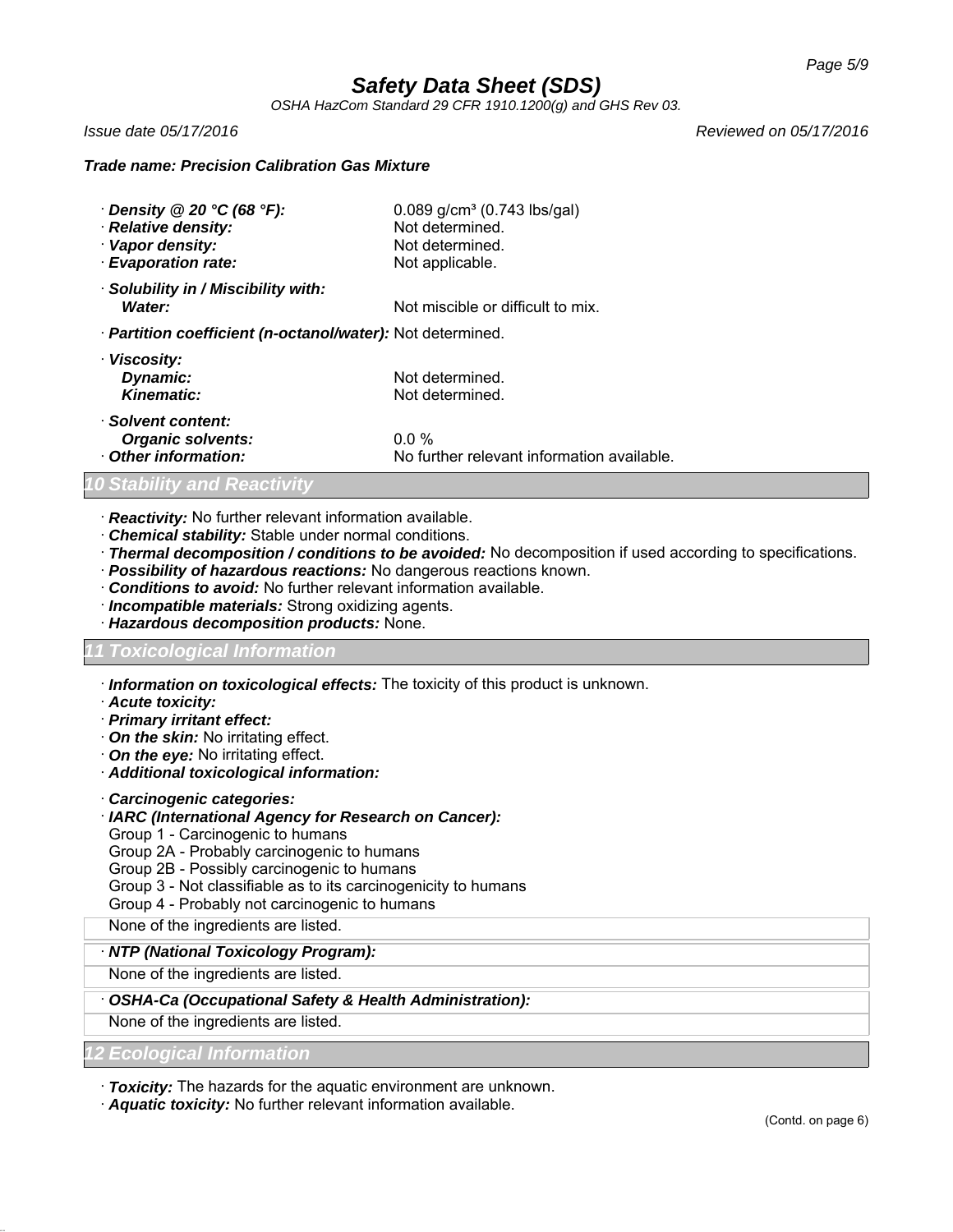*OSHA HazCom Standard 29 CFR 1910.1200(g) and GHS Rev 03.*

*Issue date 05/17/2016 Reviewed on 05/17/2016*

#### *Trade name: Precision Calibration Gas Mixture*

- · *Persistence and degradability:* No further relevant information available.
- · *Behavior in environmental systems:*
- · *Bioaccumulative potential:* No further relevant information available.
- · *Mobility in soil:* No further relevant information available.
- · *Additional ecological information:*
- · *General notes:* Generally not hazardous for water.
- · *Results of PBT and vPvB assessment:*
- · *PBT:* Not applicable.
- · *vPvB:* Not applicable.
- · *Other adverse effects:* No further relevant information available.

# *13 Disposal Considerations*

· *Waste treatment methods:*

#### · *Recommendation:*

Release all residual gas pressure in a well ventilated area. Verify the cylinder is completely empty (0 PSIG). Remove or cover any hazard labels. Return empty cylinder for recycling.

NOTE: Check with the local easte authority before placing any gas cylinder into waste container for pickup. GASCO encourages the consumer to return all cylinders.

#### · *Waste disposal key:*

The U.S. EPA has not published waste disposal numbers for this product's components.

· *Uncleaned packagings*

· *Recommendation:* Return cylinder and unused product to supplier.

### *14 Transport Information*

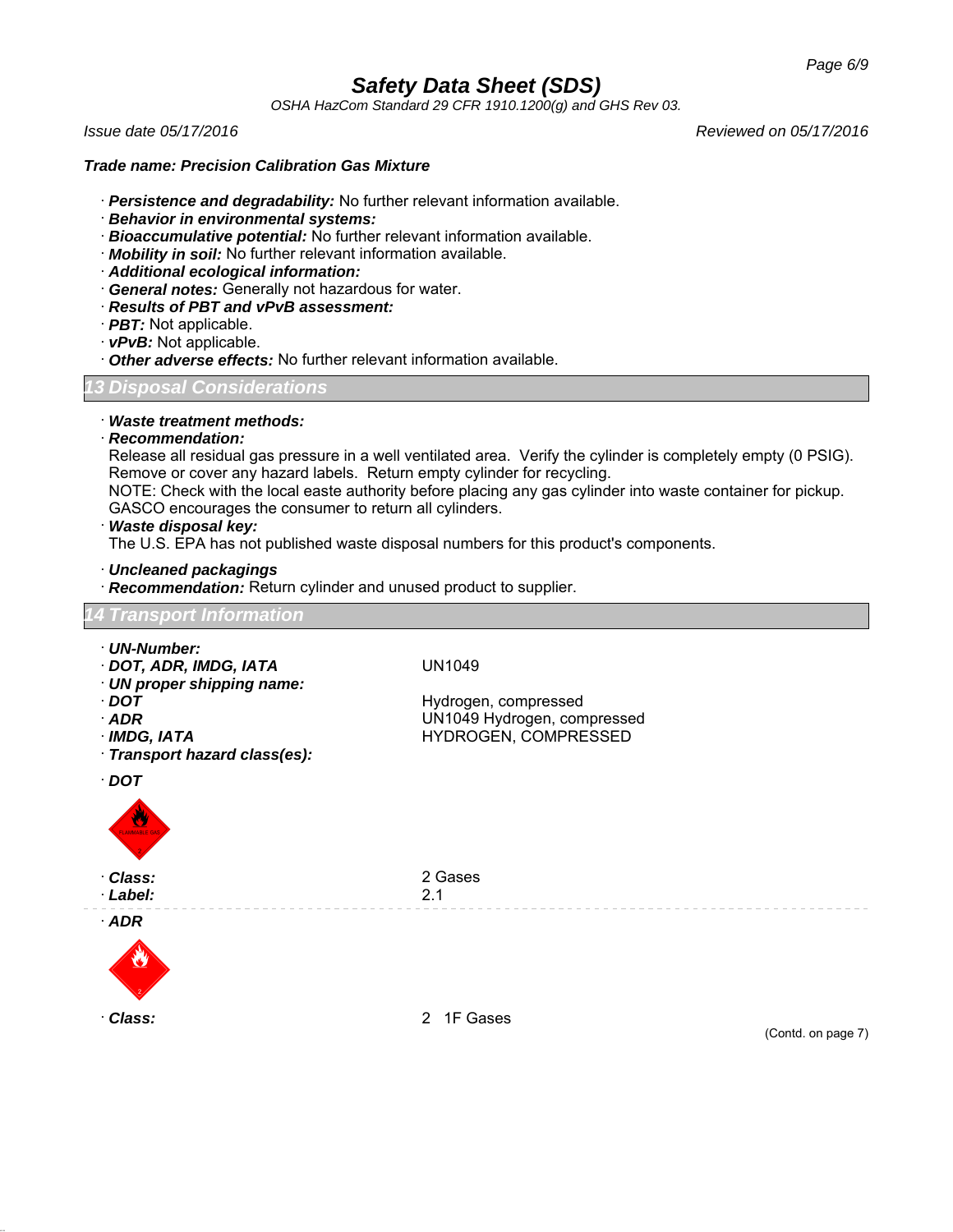*OSHA HazCom Standard 29 CFR 1910.1200(g) and GHS Rev 03.*

*Issue date 05/17/2016 Reviewed on 05/17/2016*

*Trade name: Precision Calibration Gas Mixture*

| · Label:                                                                                                                                                   | 2.1                                            |  |  |  |
|------------------------------------------------------------------------------------------------------------------------------------------------------------|------------------------------------------------|--|--|--|
| · IMDG, IATA                                                                                                                                               |                                                |  |  |  |
|                                                                                                                                                            |                                                |  |  |  |
| Class:                                                                                                                                                     | 2.1                                            |  |  |  |
| · Label:                                                                                                                                                   | 2.1                                            |  |  |  |
| · Packing group:                                                                                                                                           |                                                |  |  |  |
| · DOT, ADR, IMDG, IATA<br>· Environmental hazards:                                                                                                         | Non-Regulated Material<br>Not applicable.      |  |  |  |
| <b>Special precautions for user:</b>                                                                                                                       | <b>Warning: Gases</b>                          |  |  |  |
| Danger code (Kemler):                                                                                                                                      | 23                                             |  |  |  |
| · EMS Number:                                                                                                                                              | $F-D, S-U$                                     |  |  |  |
| <b>Transport in bulk according to Annex II of</b>                                                                                                          |                                                |  |  |  |
| <b>MARPOL73/78 and the IBC Code:</b>                                                                                                                       | Not applicable.                                |  |  |  |
| · Transport/Additional information:                                                                                                                        |                                                |  |  |  |
| $\cdot$ DOT                                                                                                                                                |                                                |  |  |  |
| · Quantity limitations:                                                                                                                                    | On passenger aircraft/rail: Forbidden          |  |  |  |
|                                                                                                                                                            | On cargo aircraft only: 150 kg                 |  |  |  |
| $·$ ADR                                                                                                                                                    |                                                |  |  |  |
| · Excepted quantities (EQ):                                                                                                                                | Code: E0<br>Not permitted as Excepted Quantity |  |  |  |
| · IMDG                                                                                                                                                     |                                                |  |  |  |
| · Limited quantities (LQ):                                                                                                                                 | 0                                              |  |  |  |
| · Excepted quantities (EQ):                                                                                                                                | Code: E0                                       |  |  |  |
|                                                                                                                                                            | Not permitted as Excepted Quantity             |  |  |  |
| · UN "Model Regulation":                                                                                                                                   | UN1049, Hydrogen, compressed, 2.1              |  |  |  |
| i Regulatory Information                                                                                                                                   |                                                |  |  |  |
| Safety, health and environmental regulations/legislation specific for the substance or mixture:<br><b>SARA (Superfund Amendments and Reauthorization):</b> |                                                |  |  |  |
| · Section 355 (extremely hazardous substances):                                                                                                            |                                                |  |  |  |
| None of the ingredients are listed.                                                                                                                        |                                                |  |  |  |
| Section 313 (Specific toxic chemical listings):                                                                                                            |                                                |  |  |  |
| None of the ingredients are listed.                                                                                                                        |                                                |  |  |  |
| · TSCA (Toxic Substances Control Act):                                                                                                                     |                                                |  |  |  |
| All ingredients are listed or exempt from listing.                                                                                                         |                                                |  |  |  |
| · California Proposition 65:                                                                                                                               |                                                |  |  |  |
| Chemicals known to cause cancer:                                                                                                                           |                                                |  |  |  |
| None of the ingredients are listed.                                                                                                                        |                                                |  |  |  |
| Chemicals known to cause reproductive toxicity for females:                                                                                                |                                                |  |  |  |
| None of the ingredients are listed.                                                                                                                        |                                                |  |  |  |
| Chemicals known to cause reproductive toxicity for males:                                                                                                  |                                                |  |  |  |

None of the ingredients are listed.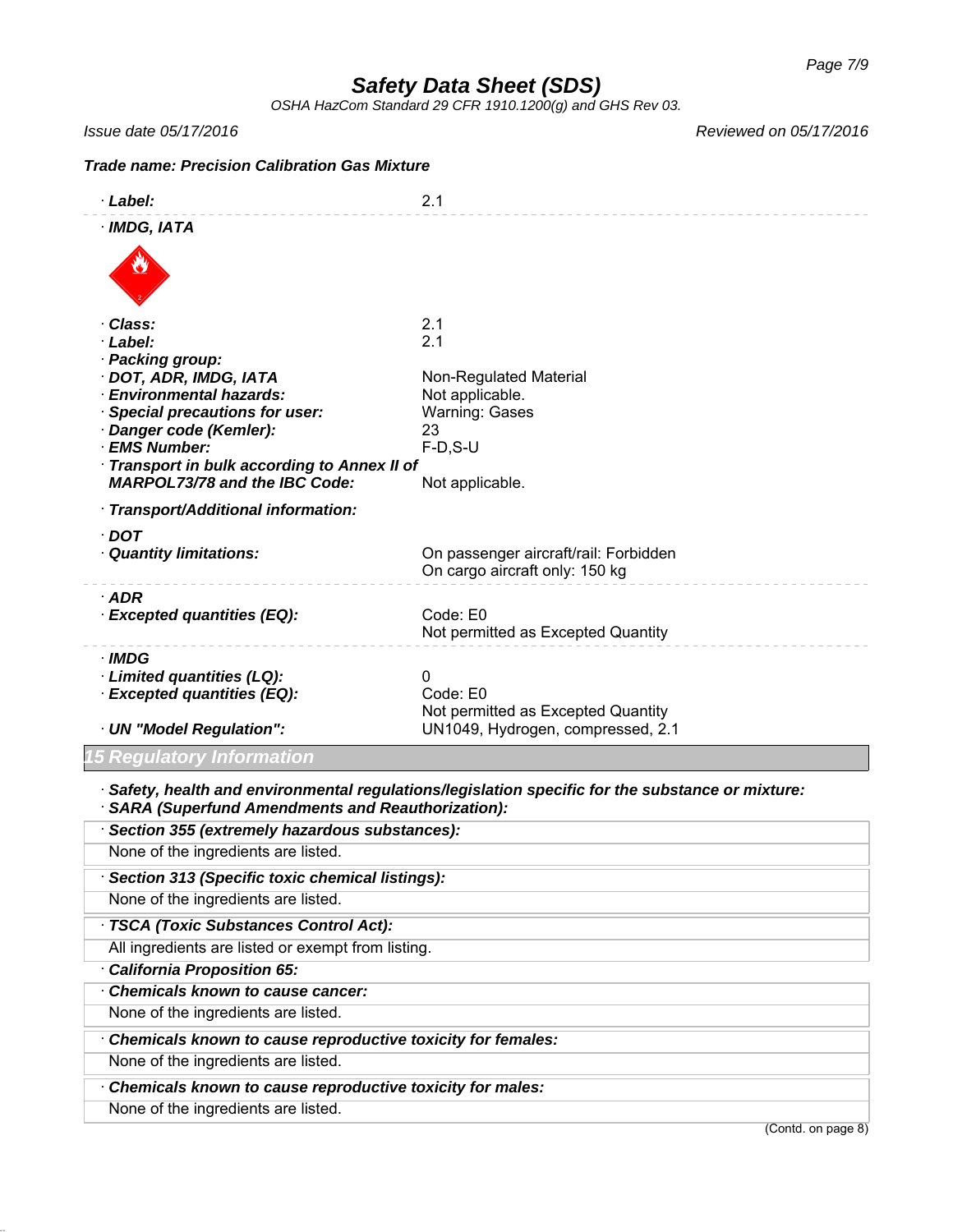*OSHA HazCom Standard 29 CFR 1910.1200(g) and GHS Rev 03.*

*Issue date 05/17/2016 Reviewed on 05/17/2016*

*Trade name: Precision Calibration Gas Mixture*

· *Chemicals known to cause developmental toxicity:*

None of the ingredients are listed.

### · *Carcinogenic categories:*

· *EPA (Environmental Protection Agency):*

None of the ingredients are listed.

· *TLV (Threshold Limit Value established by ACGIH):*

None of the ingredients are listed.

# · *NIOSH-Ca (National Institute for Occupational Safety and Health):*

None of the ingredients are listed.

# · *GHS label elements*

The substance is classified and labeled according to the Globally Harmonized System (GHS).

· *Hazard pictograms:*



# · *Signal word:* Danger

· *Hazard-determining components of labeling:* Hydrogen

· *Hazard statements:*

H220 Extremely flammable gas.

H280 Contains gas under pressure; may explode if heated.

# · *Precautionary statements:*

- P210 Keep away from heat/sparks/open flames/hot surfaces. No smoking.
- P377 Leaking gas fire: Do not extinguish, unless leak can be stopped safely.
- P381 Eliminate all ignition sources if safe to do so.

P410+P403 Protect from sunlight. Store in a well-ventilated place.

#### · *National regulations:*

The product is subject to be classified according with the latest version of the regulations on hazardous substances.

· *Chemical safety assessment:* A Chemical Safety Assessment has not been carried out.

# *16 Other Information*

#### · *Relevant phrases:*

Gasco Affiliates, LLC, makes not express or implied warranties, guarantees or representations regarding the product of the information herein, including but not limited to any implied warranty or merchantability or fitness for use. Gasco Affilitates, LLC shall not be liable for any personal injury, property or other damages of any nature, whether compensatory, consequential, exemplary, or otherwise, resulting from any publication, use of reliance upon the information herein.

- · *Date of preparation / last revision:* 05/17/2016 / -
- · *Abbreviations and acronyms:*

ADR: The European Agreement concerning the International Carriage of Dangerous Goods by Road

ADN: The European Agreement concerning the International Carriage of Dangerous Goods by Inland Waterways

- IMDG: International Maritime Code for Dangerous Goods
- DOT: US Department of Transportation

IATA: International Air Transport Association ACGIH: American Conference of Governmental Industrial Hygienists